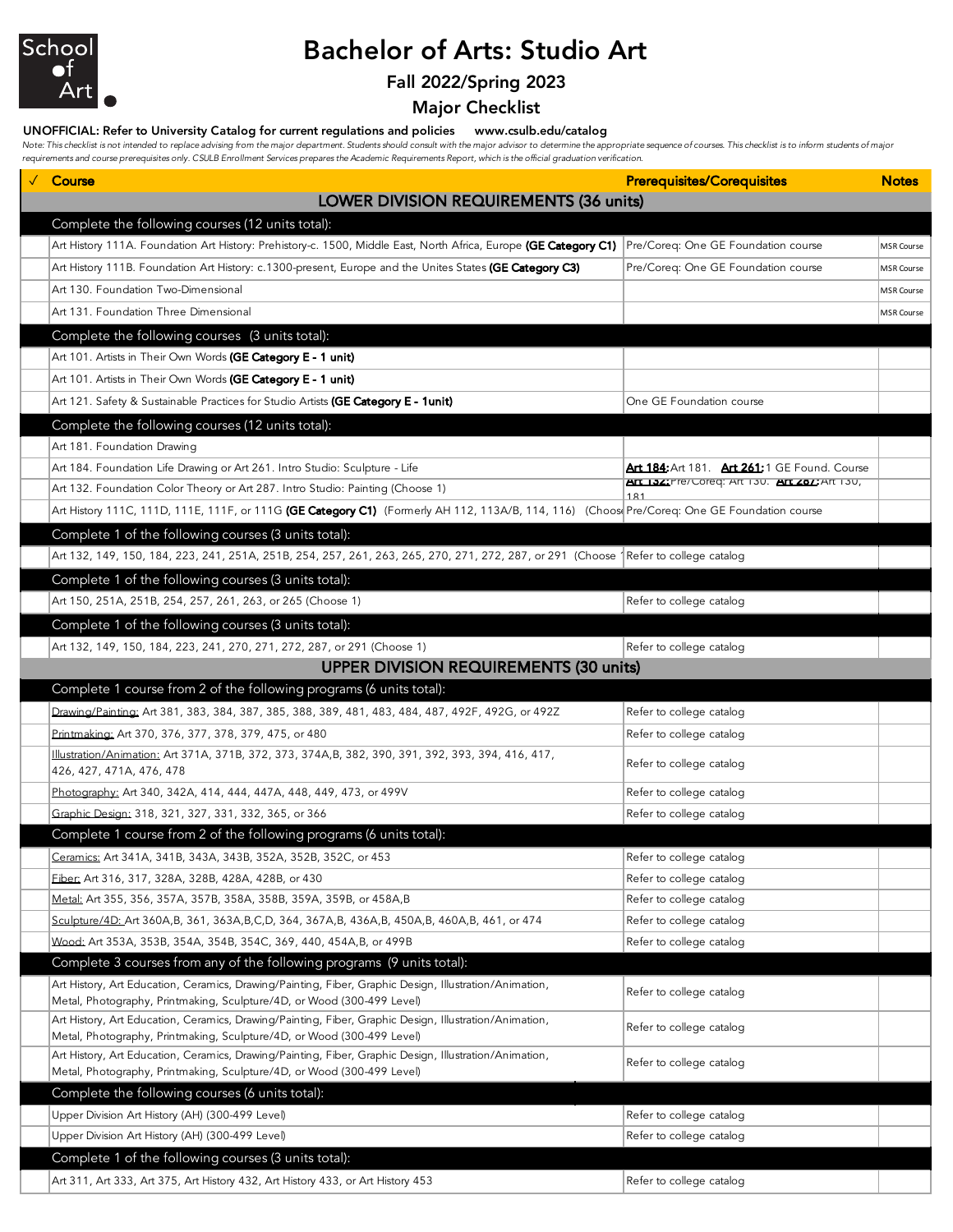

## Studio Art Course Options 2022-2023 Catalog

Art (Upper Division) 2-D (Drawing and Painting, Illustration, Photography, Printmaking, Graphic Design)

- ART 318. TYPE II: Intermediate Typography ART 381. Core Studio: Drawing ART 341A. Core Studio: Ceramic Arts Handbuilding ART 353A. Drafting & Model Making for 3D Objects 327. Graphic Design II: Intermediate Graphic Design 384. Core Studio: Drawing - Life
- 
- 
- 
- 

ART 371A. Core Studio: Illustration - 1 1 492F. Concentrated Studies in Life Drawing 1 453. Seminar in Ceramic Arts<br>371B. Core Studio: Illustration - 2 492G. Concentrated Studies in Abstract Painting 372. Core Studio: Illustration - Anatomy **4927. Concentrated Studies in Life Painting** Fiber **Fiber** ART 360A. Core Studio: Sculpture Intermediate

## Graphic Design **State Community Ceramics** Ceramics Community Ceramics Ceramics Ceramics Ceramics Ceramics Ceramics Ceramics Ceramics Ceramics Ceramics Ceramics Ceramics Ceramics Ceramics Ceramics Ceramics Ceramics Ceramics

492G. Concentrated Studies in Abstract Painting  $\qquad \qquad \qquad$  2 31 2 3 3 3 3 3 3 3 3 3 3 3 3 3 4 3 3 3 3 4 3 4 3 4 3 4 3 4 3 4 3 4 3 4 3 4 3 4 3 4 3 4 3 4 3 4 3 4 4 3 4 4 3 4 4 3 4 3 4 4 3 4 4 3 4 4 3 4 4 3 4 4 3 4 4 4 4 3 4

393. Core Studio: Animation - Design 1 448. Advanced Studio: Photography - Moving-image 367B. Bronze and Metal Casting: Foundry Lab 426. Advanced Studio: Animation - 3D CG 1 449. Experimental Practices in Photography Metal Metal 436A. Sculpture/4D: Video Art 436A. Sculpture/4D: Video Art and a method of the Studio: Animation - 3D CG 2 and 465. Advanced Studio: Photography Image-Stategies ART 355. Enameling and the Marting 436B. Sculpture/4D: Video Art (1990) ART 355. Advanced Studio: Sculpture/4D: Video Ar 471A. Advanced Studio: Illustration - 3 473. Seminar in Photo-Based Art 356. Jewelry Casting 450A. Advanced Studio: Sculpture - Installation 476. Experimental Animation 1 1 499V. Special Studies in Art Photography 1357A. Core Studio: Metals - Jewelry 450B. Installation Concepts and New Media

377. Core Studio: Printmaking - Silkscreen 359B. Sculptural Metalwork 378. Advanced Studio: Printmaking - Etching 458A. Advanced Studio: Metals - Fabrication 379. Advanced Studio: Printmaking - Lithography | 458B. Advanced Studio: Metals - Experimental 475. Advanced Studio: Printmaking - Photo-digital 480. Advanced Studio: Printmaking - Monotype

## Art (Upper Division) 3-D (Ceramics, Sculpture, Fiber, Metal, Wood)

321. Graphic Design I: Introduction to Graphic Design 383. Core Studio: Painting - Life 341B. Core Studio: Ceramic Arts - Wheel Throwing 353B. Advanced Studio: Wood - CNC - CNC - CNC<br>327. Graphic Design II: Intermediate Gr 331. Advertising I: Introduction to Concept Development 385. Watercolor Painting 354B. Core Studio: Wood - Bending 354B. Core Studio: Wood - Bending 332. Graphic Design: Professional Preparation 387. Core Studio: Painting 343B. Core Studio: Advanced Studio: Advanced Studio - Ceramic Arts - 354C. Core Studio: Wood - Cabinetry 365. Media Design: Motion Graphics 388. Core Studio: Painting - Color Theory 369. Axis: Woodturning and Metal Spinning 369. Axis: Woodturning and Metal Spinning 366. Media Design: User Centered Design 481. Advanced Studio: Drawing 352A. Core Studio: Ceramic Arts - Material Formulation 440. Art in Public Places: Theory and Practice 483. Advanced Studio: Painting - Life **1962 Core Studio: Ceramic Arts - Plaster** 454A. Advanced Studio: Wood - Architecture 484. Advanced Studio: Drawing - Life 454B. Advanced Studio: Wood - Upholstery 352C. Advanced Studio: Ceramic Arts - Experimental Illustration / Animation 1998. Special Studies in Wood 487. Advanced Studio: Painting 1998 Approaches 1998 Approaches 1998 Approaches 1998. Special Studies in Wood 499B. Special Studies in Wood 1998. Special Studies in Woo 343A. Core Studio: Advanced Studio - Ceramic Arts - **Sculpture** 343B. Core Studio: Advanced Studio - Ceramic Arts - Wheel-based Approaches

373. Costumed Figure Drawing Marting Art and the mediate and the studio: Fiber - Pattern Design/Printing 360B. Core Studio: Sculpture Intermediate 374A. Biomedical Rendering examples and the **Photography 317.** Core Studio: Fiber - Dyeing 361. Sculpture/4D: Observation 374B. Biomedical Rendering Theore ART 340. Core Studio: Photography - Darkroom 328A. Core Studio: Fiber - Sculpture/Material Studios I 363A. Advanced Studio Sculpture - Practice Lab 382. Production Fine Art 342A. Core Studio: Photography - Color 328B. Core Studio: Fiber - Sculpture/Material Studios II 363B,D. Sculpture/4D: Fabrication Lab B, D 390. Drawing Figures in Context 414. Advanced Studio: Photography - Documentary 428A. Advanced Studio: Fiber - Weaving I 363C. Core - Studio: Sculpture - Digital Lab 391. Core Studio: Animation - Practices 444. Advanced Black and White Photography 428B. Advanced Studio: Fiber - Weaving II 364. Sculpture/4D: Electronics, Mechanics, Kinetics 392. Animation: Acting and Staging 447A. Core Studio: Photography - Lighting 430. Advanced Studio: Fiber - Artist Books/Papermaking 367A. Core Studio: Sculpture - Mold-making

478. Experimental Animation 2 357B. Core Studio: Metals - Design 460A. Advanced Studio: Sculpture - Critique Printmaking **358A.** Core Studio: Metals - Metalsmithing 460B. Advanced Sculpture Critique 2 359A. Architectural Metalwork and Blacksmithing 474. Seminar in Sculpture and Time-Base Art

ART 370. Core Studio: Printmaking and Metals and Metals - Metals - Metals - Metalsmithing and Biology and Biology and Biology and Biology and Biology and Aft - Advanced Sculpture from Observation<br>376. Core Studio: Printmak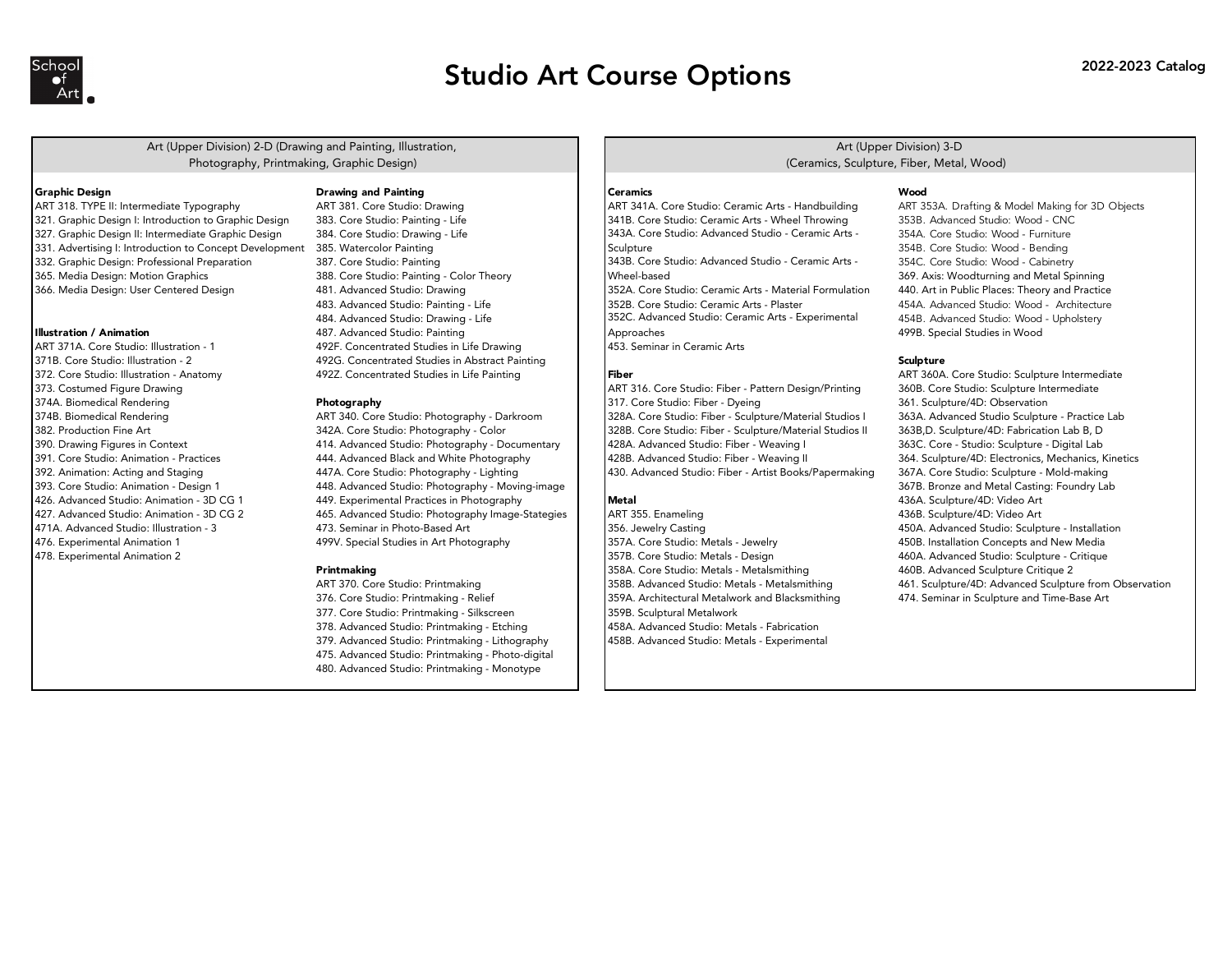

## Studio Art Course Options 2022-2023 Catalog

- 
- 
- 
- 
- 
- 
- 411. 20th Century Photography to the Present
- 
- 
- 417. Roman Art **Art Capstones**<br>423. Early Renaissance Art in Italy **ART 311. Writing**
- 
- 
- 
- 
- 
- 
- 433. Exhibition and Display Practices (GE/UD-C/F) Art 270. Intro Studio: Printmaking
- 436. Neo-Classicism to Romanticism, 1789–1850 Art 271. Intro Studio: Illustration Rendering
- 437. Impressionism to Post-Impressionism, 1850–1900 Art 272. Drawing with Perspective
- 
- 439. Art of Mid to Late Twentieth Century
- 441. Contemporary Art in Context
- Art 3-D Lower Division Art 3-D Lower Division Art 3-D Lower Division
- 448. Western Art Theory & Criticism to Mid-19th Century Art 19th Century Art 150. Foundation Transdisciplinary Practice
- 
- 450. Western Art Theory & Criticism Mid-20th Century to Present
- 
- 454. Contemp Indig Arts in U.S. & American Territories (GE/UD-C/HD)
- 455. Traditional Art o Africa: A Thematic Approach Art 261. Intro Studio: Sculpture Life
- 456. American Indian Art: Western Perspective Article Art 263. Intro Studio: Sculpture Beginning
- 457A. Pre-Columbian Art: Mesoamerica Art 265. Intro Studio: Fiber
- 457B. Pre-Columbian Art: The Andes<br>457C. Pre-Columbian Art
- 
- 
- 
- 
- 465. Ancient Art of Near East
- 466. Buddhist Art of India and S.E. Asia
- 467. Hindu and Islamic Art of India
- 468. Early Chinese Art
- 469. Later Chinese Art 470A. Japanese Buddhist Art to 1500
- 470B. Japanese Art 1500–1868
- 471A. Modern Japanese Graphic Art
- 471B. Modern Japanese Plastic Art
- 471C. Modern Japanese Artchitecture

(Upper Division Art History 300–400 Level) **Art Education Art Education** Art Education **Art History Lower Division**<br>ART 301. Cross-Cultural Perspectives in Art Education AH 101. Introduction to Visual Culture ART 301. Cross-Cultural Perspectives in Art Education **Art History 305.** Art Disciplines and New Technology AH 365. History of Prints and Drawings 375. Art and Social Action: A Global Perspective 410. Gothic Art 415. On-Site Studies in Art Education

ART 311. Writing about Visual Art (WI/UD-C/F) **Art 2-D Lower Division** 424. High Renaissance Art in Italy 333. Behind the Art Scene (UD-C/F/Global Issues) Art 132. Foundation Color Theory 375. Art & Social Action: A Global Perspective (F/UD-D/G.I.) Art 149. Foundation Computer Art

430. Introduction to Curatorial Practices AH AH 432. Museum and Gallery Practices (UD-C/W.I.) Art 184. Foundation Life Drawing 431. History of Museums and Exhibitions (Arthur Display Practices (UD-C) (Art 223. Intro Studio: Graphic Design - Typography<br>453. Arts of the African Diaspora (UD-C//F/W.I./G.I.) Art 241. Intro Studio: Photography - Digita 432. Museum and Gallery Practices (GE/F/UD-C/W.I.) 453. Arts of the African Diaspora (UD-C//F/W.I./G.I.) Art 241. Intro Studio: Photography - Digital

## Art History For Art Education Majors ONLY Lower Division Art or Art History Courses

400. 19th Century Photography 19th Canter Adventured Material AH 110. Foundation Art History: c.1300-present, Europe and the Unites States (GE/C1)<br>401. American Art to 1900 1900 1910 1910 1910 1911 1912 1913 1914 1916. And 401. American Art to 1900 401. American Art History: Latin American Arts & Architecture (GE/C1) (Formerly 112) 408. Early Christian and Byzantine Art 408. Historical Perspectives in Contemporary Art Ed AH 111D. Foundation Art History: Asia, Early Sacred Cultures (GE/C1) (Formerly 113A) 409. Romanesque Art Art Art Art Alternation Art Education Art Education Alternation Art History: Asia, Later Traditions (GE/C1) (Formerly AH 113B 416. Greek Art **Alt Strange Art Capstones AH 111G. Foundation Art History: Arts of Islamic Regions (GE/C1) (Fomerly AH 116)**<br>417. Roman Art AH 111F. Foundation of Art History: Arts of Africa, Oceania, & Indigenous North America (GE/C1) (Formerly AH 114) AH 111A. Foundation Art History: Prehistory-c. 1500, Middle East, North Africa, Europe (GE/C1/G.I)

According to the Matter Art Art 150. Foundation Transdisciplinary Practice Art Art 150. Foundation Transdisciplinary Practice Art Art 150. Foundation Transdisciplinary Practice Art 150. Foundation Drawing 427. Southern Baroque Art **Art Art Art Art Art History Capstones** Art 181. Foundation Drawing and the state of Early to Mid Twentieth Century and the state of the state of the state of Art 287. Intro Studio: Painting and the state of Mid to Late Twentieth Century and the state of Mid to Late Twentieth Century and t

Art 251A. Intro Studio: Ceramic Arts - Hand-building (1990) Art 251A. Intro Studio: Ceramic Arts - Hand-building<br>Art 251B. Intro Studio: Ceramic Arts - Wheel-Throwing Art 251B. Intro Studio: Ceramic Arts - Wheel-Throwing 453. Arts of the African Diaspora (GE/F/UD-C/GI) Art 254. Introduction to Wood (Art 254. Introduction to Wood<br>454. Contemp India Arts in U.S. & American Territories (GE/UD-C/HD)

## **Other Lower Division Courses**

458. Art of Latin America: 1800–1940 Art 101. Artists in their Own Words (GE/E) 459. Art o Latin America: 1940 to Present Artists (GE/E) and Sustainable Practices for Studio Artists (GE/E)<br>460. Art of Mexico: 1780 to Present Artists (GE/E) and Sustainable Practices for Studio Artists (GE/E) Art 227. History of Animation (GE/D3/GI)